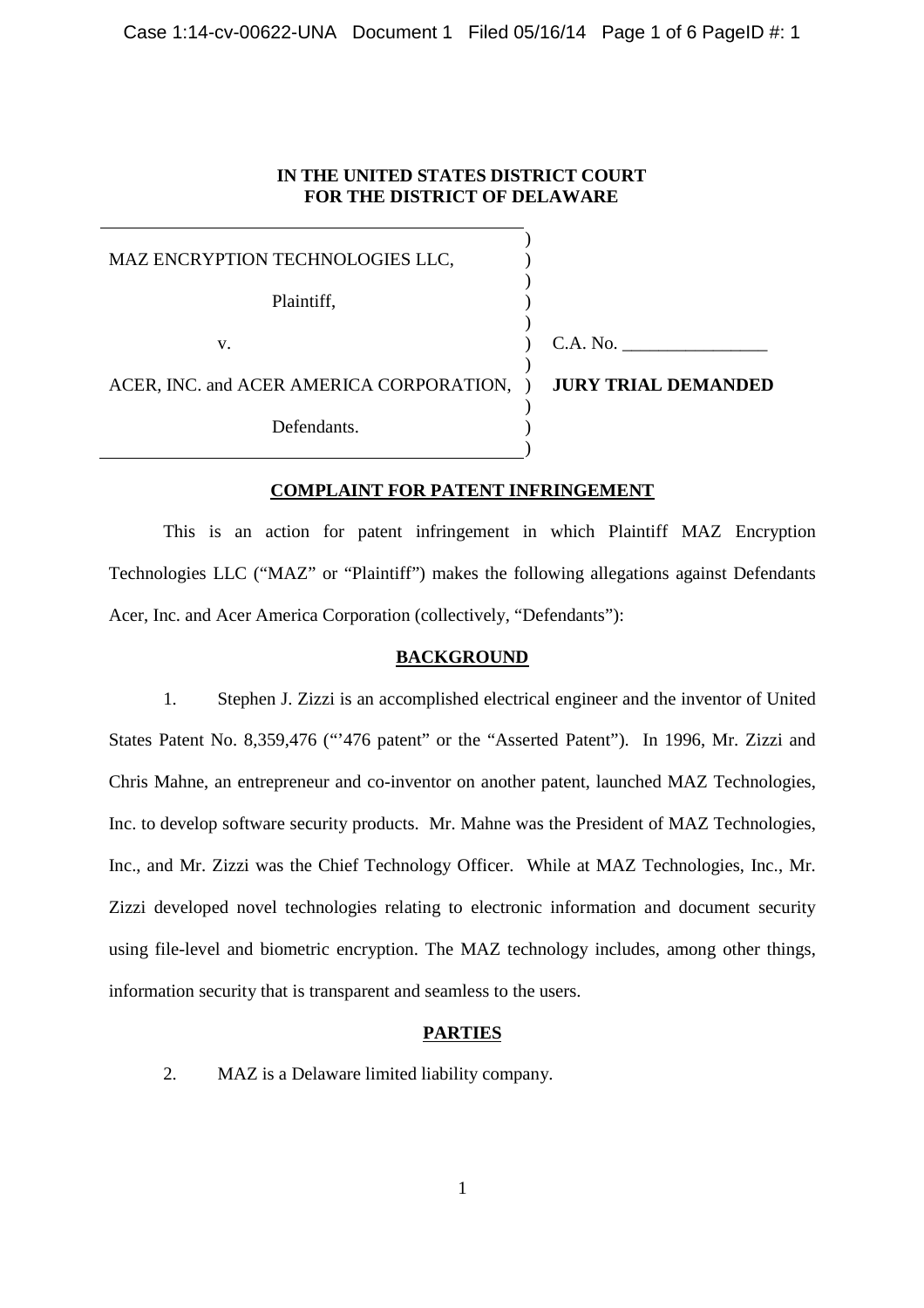3. On information and belief, Defendant Acer, Inc. is a Taiwanese corporation with office at 7F.-5, No. 369, Fuxing N. Rd., Songshan Dist., Taipei City 105, Taiwan. Acer, Inc. may be served with process under the Delaware Long Arm Statute, 10 *Del. C.* § 3104.

4. On information and belief, Defendant Acer America Corporation is a California corporation with office at 333 West San Carlos Street, Suite 1500, San Jose, CA 95110. On information and belief, Defendant Acer America Corporation is a subsidiary of and controlled by Defendant Acer, Inc. Defendant Acer America Corporation has appointed C T Corporation System, 818 W. Seventh Street, 2<sup>nd</sup> Floor, Los Angeles, CA 90017 as its agent for service of process.

#### **JURISDICTION AND VENUE**

5. This action arises under the patent laws of the United States, 35 U.S.C. § 1, *e t se q.*, including § 271. This Court has subject matter jurisdiction pursuant to 28 U.S.C. §§ 1331 and 1338(a).

6. This Court has personal jurisdiction over Defendants because, among other reasons, Defendants have done business in this District, have committed and continue to commit acts of patent infringement in this District, and have harmed and continue to harm MAZ in this District, by, among other things, using, selling, offering for sale, and/or importing infringing products and/or services in this District.

7. Venue is proper in this District under 28 U.S.C. §§ 1391(b)-(d) and 1400(b) because, among other reasons, Defendants are subject to personal jurisdiction in this District, have committed and continue to commit acts of patent infringement in this District. For example, on information and belief, Defendants have used, sold, offered for sale, and/or imported infringing products and/or services in this District.

2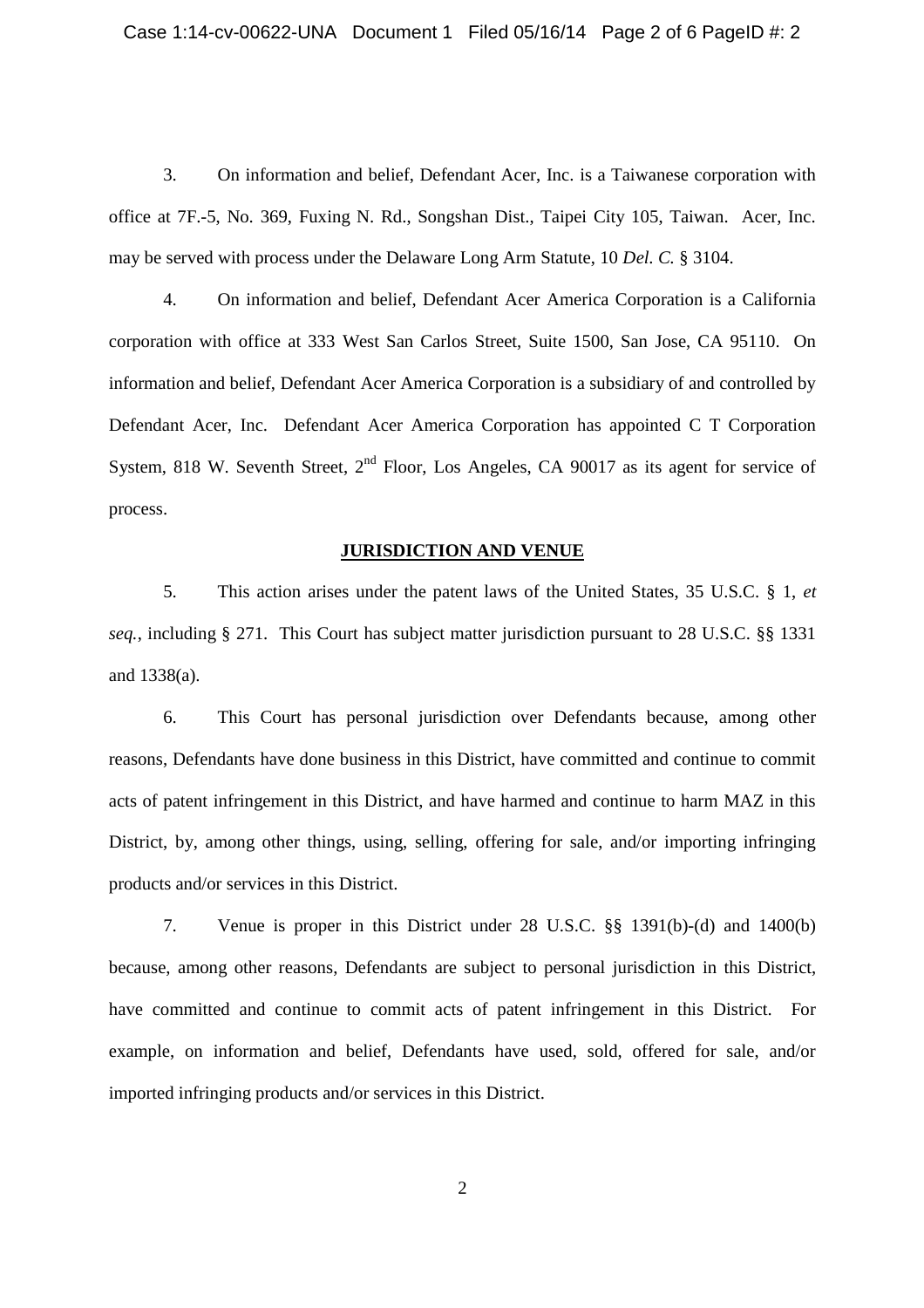# **COUNT I (INFRINGEMENT OF U.S. PATENT NO. 8,359,476)**

8. MAZ is the owner by assignment of the '476 Patent, entitled "User Authentication System And Method For Encryption And Decryption." The application for the '476 Patent was filed on December 1, 2010. The patent issued on January 22, 2013. A true and correct copy of the '476 Patent is attached as **Exhibit A.**

9. Defendants have been and now are directly and/or indirectly infringing the '476 Patent literally and/or through the doctrine of equivalents, in this judicial District and elsewhere in the United States, by, among other things, making, using, importing, offering for sale, and/or selling bio-metric computer encryption systems configured to authenticate a user for encryption or decryption. The infringing products and services include, for example, Defendants' security systems with fingerprint/biometric software and reader, and Defendants' products and services incorporating the same (including but not limited to, *e .g.*, Acer TravelMate Notebooks with fingerprint reader and software), and all versions and variations thereof since the issuance of the '476 patent.

10. On information and belief, Defendants had actual knowledge of the '476 Patent at least as early as filing of the Complaint.

11. MAZ is informed and believes, and thereon alleges, that Defendants have contributorily infringed and are currently contributorily infringing the '476 Patent in violation of 35 U.S.C. § 271(c), by selling or offering for sale to third parties (*e.g.,* Defendants' customers), in this judicial district and elsewhere throughout the United States, without license or authority from MAZ, components that embody a material part of the inventions described in the '476 Patent, are known by Defendants to be especially made or especially adapted for use in infringement of the '476 Patent, and are not staple articles or commodities suitable for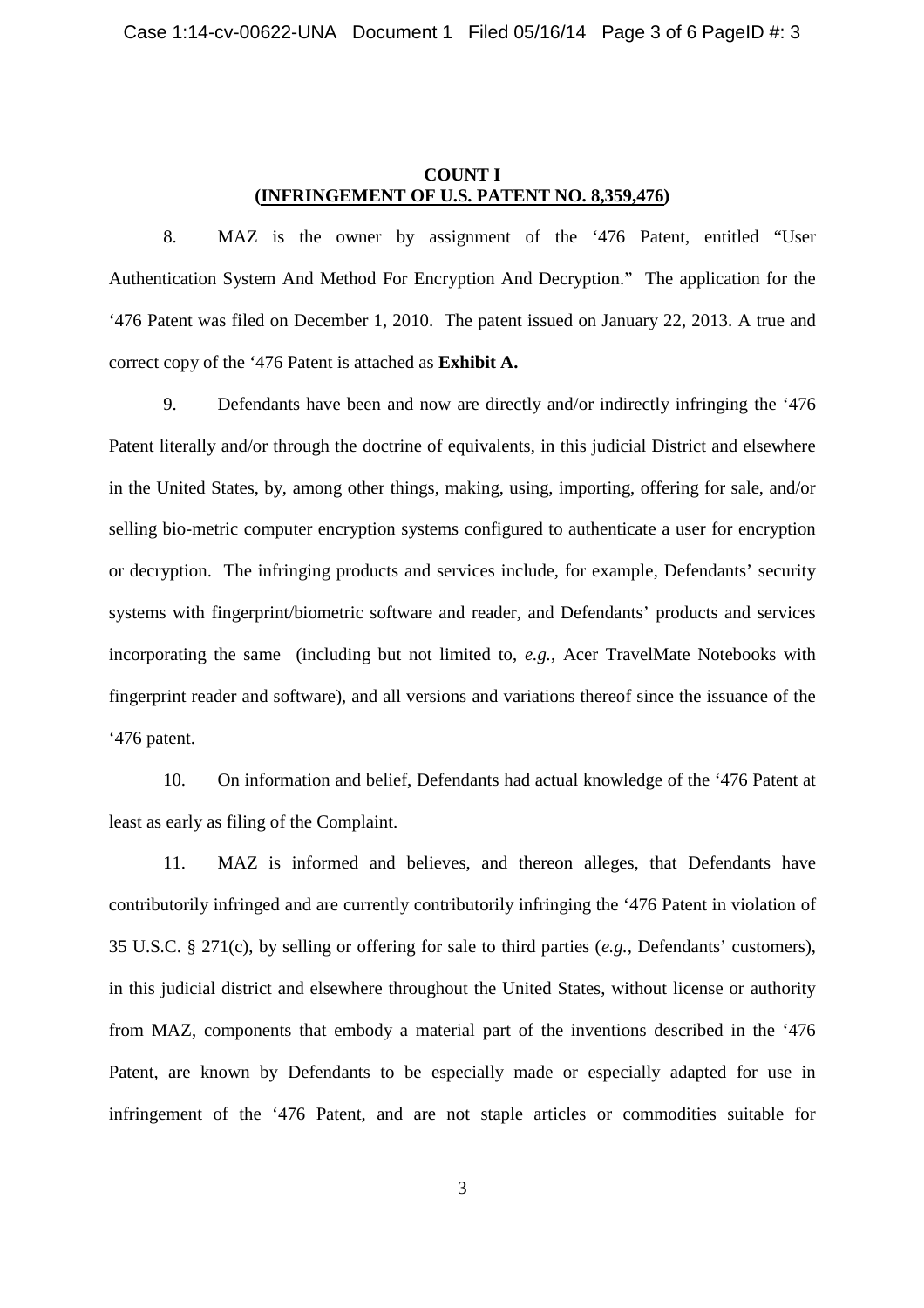substantial, non-infringing use, including the infringing products set forth above and their respective components. MAZ is informed and believes, and thereon alleges, that these third parties have infringed and will infringe the '476 Patent in violation of 35 U.S.C. § 271(a) by using infringing software and hardware products, including some or all of the infringing products and their respective components.

12. MAZ is informed and believes, and thereon alleges, that Defendants have actively induced and are currently inducing the infringement of the '476 Patent in violation of 35 U.S.C. § 271(b) by knowingly and intentionally encouraging or aiding third parties (*e.g.*, Defendants' customers) to use infringing software and hardware products in this judicial district and elsewhere throughout the United States, without license or authority from MAZ, including at least the infringing products set forth above. MAZ is informed and believes, and thereon alleges, that these third parties have infringed and will infringe the '476 Patent in violation of 35 U.S.C. § 271(a) by using infringing software and hardware products, including some or all of the infringing products. The Defendants through at least their user manuals, product support, marketing materials, and training materials actively induced their customers and users of the infringing products to infringe the '476 Patent.

13. By engaging in the conduct described herein, Defendants have injured MAZ and are thus liable for infringement of the '476 Patent pursuant to 35 U.S.C. § 271.

14. Defendants have committed these acts of infringement without license or authorization.

15. As a result of Defendants' infringement of the '476 Patent, MAZ has suffered monetary damages and is entitled to a money judgment in an amount adequate to compensate for Defendants' infringement, but in no event less than a reasonable royalty for the use made of the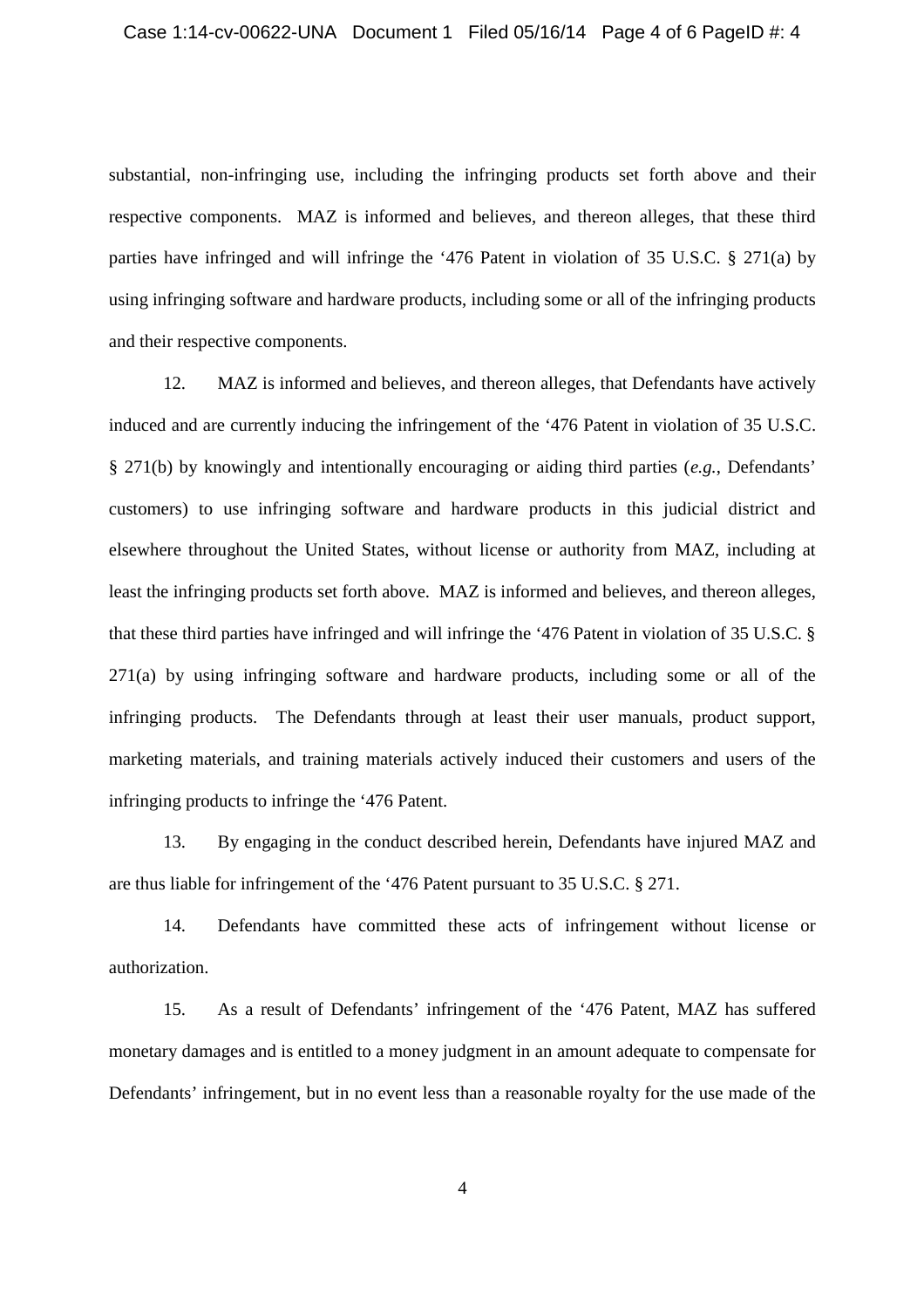invention by Defendants, together with interest and costs as fixed by the Court. MAZ will continue to suffer damages in the future unless this Court enjoins Defendants' infringing activities.

16. MAZ has also suffered and will continue to suffer severe and irreparable harm unless this Court issues a permanent injunction prohibiting Defendants, their agents, servants, employees, representatives, and all others acting in active concert therewith from infringing the '476 Patent.

#### **PRAYER FOR RELIEF**

MAZ respectfully requests that this Court enter:

A. A judgment in favor of MAZ that Defendants have infringed, directly and/or indirectly, the '476 Patent (the "Asserted Patent") literally and/or through the doctrine of equivalents;

B. A permanent injunction enjoining Defendants and their officers, directors, agents, servants, affiliates, employees, divisions, branches, subsidiaries, parents, and all others acting in active concert therewith from infringement of the Asserted Patent, or such other equitable relief the Court determines is warranted;

C. A judgment and order requiring Defendants to pay MAZ its damages, costs, expenses, and pre-judgment and post-judgment interest for Defendants' infringement of the Asserted Patent as provided to the full extent under 35 U.S.C. § 284;

D. A judgment and order finding that this is an exceptional case within the meaning of 35 U.S.C. § 285 and awarding to MAZ its reasonable attorneys' fees against Defendants;

5